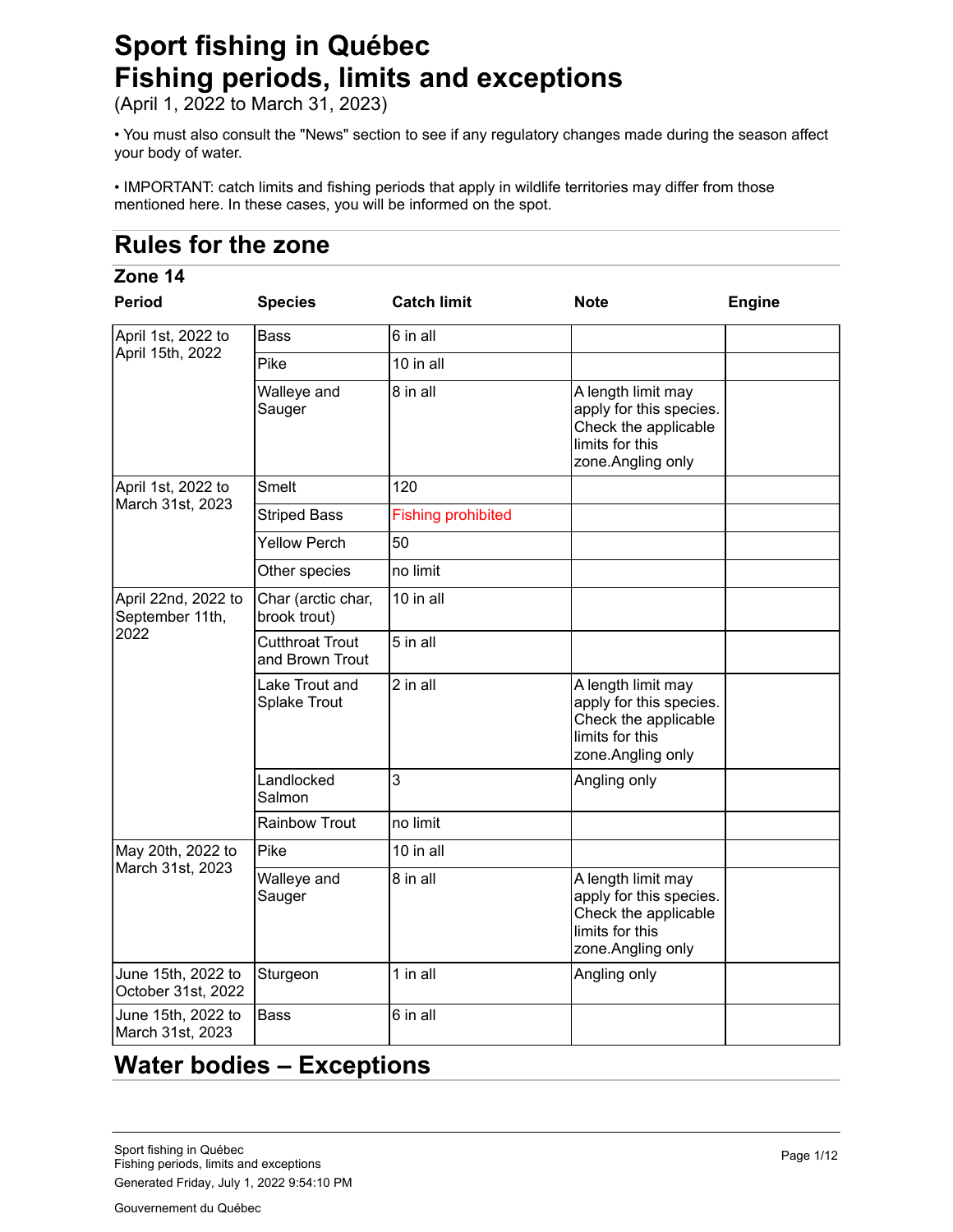#### **Communal Wildlife Area réservoir Gouin - - Waters upstream from the Gouin dam including the lakes and bays making up the reservoir as well as the waterways flowing to the reservoir up to the modified high water line (elevation 405.08 m), except for the waters described below.**

| May 20th, 2022 to<br> September 18th,<br>2022    | Walleye and<br>Sauger | 8 in all         | A length limit may<br>apply for this species.<br>Check the applicable<br>limits for this<br>zone. Angling only |  |
|--------------------------------------------------|-----------------------|------------------|----------------------------------------------------------------------------------------------------------------|--|
|                                                  | Other species         | same as the zone |                                                                                                                |  |
| February 1st, 2023<br>to March 31st, 2023 Sauger | <b>Walleye</b> and    | 8 in all         | A length limit may<br>apply for this species.<br>Check the applicable<br>limits for this<br>zone.Angling only  |  |
|                                                  | Other species         | same as the zone |                                                                                                                |  |

**Communal Wildlife Area réservoir Gouin - -Bay Adolphe-Poisson (Gouin Reservoir Communal Wildlife Area) - between a straight line linking points 48°23'34" N., 75°25'31" W. on the southeast shore and 48°23'42" N., 75°25'37" W. on the northwest shore and cross the Bay southward.**

| May 28th, 2022 to<br>September 18th,<br>2022 | <b>Walleye and</b><br>Sauger | 8 in all          | A length limit may<br>apply for this species.<br>Check the applicable<br>llimits for this<br>zone.Angling only |  |
|----------------------------------------------|------------------------------|-------------------|----------------------------------------------------------------------------------------------------------------|--|
|                                              | Other species                | Isame as the zone |                                                                                                                |  |

#### **Communal Wildlife Area réservoir Gouin - -Bay de l'Est (Sulte) - (Gouin Reservoir Communal Wildlife Area) - between a straight line linking points 48°20'23" N., 74°56'11" W. on the northeast shore and 48°20'11" N., 74°56'21" W. on the southwest shore and the bottom of the Bay southward.**

| May 28th, 2022 to<br>September 18th,<br>2022 | <b>Walleye and</b><br>Sauger | 8 in all         | A length limit may<br>apply for this species.<br>Check the applicable<br>llimits for this<br>zone.Angling only |  |
|----------------------------------------------|------------------------------|------------------|----------------------------------------------------------------------------------------------------------------|--|
|                                              | Other species                | same as the zone |                                                                                                                |  |

**Communal Wildlife Area réservoir Gouin - -Bay du Cinq Milles - (aire faunique communautaire du réservoir Gouin) - That part to the southwest of a straight line connecting the points 48°21'25" N., 74°30'34" W. on the southeast shore and 48°21'41" N., 74°31'03 "W. on the northwest shore to point 48°21'22" N., 74°31'11" W. located on the outlet of Lac des Cinq Milles.**

| May 28th, 2022 to<br>September 18th,<br>2022 | <b>Walleye and</b><br>Sauger | 8 in all         | A length limit may<br>apply for this species.<br>Check the applicable<br>llimits for this<br>zone.Angling only |  |
|----------------------------------------------|------------------------------|------------------|----------------------------------------------------------------------------------------------------------------|--|
|                                              | Other species                | same as the zone |                                                                                                                |  |

**Communal Wildlife Area réservoir Gouin - -Bay du Guide (Aventurier) - (Gouin Reservoir Communal Wildlife Area) - between a straight line linking points 48°34'27" N., 74°33'02" W. on the north shore, 48°34'25" N., 74°33'02" W. on the islet and 48°34'18" N., 74°32'58" W. on the south shore and the mouth of the creek located north and cross the bay situated east.**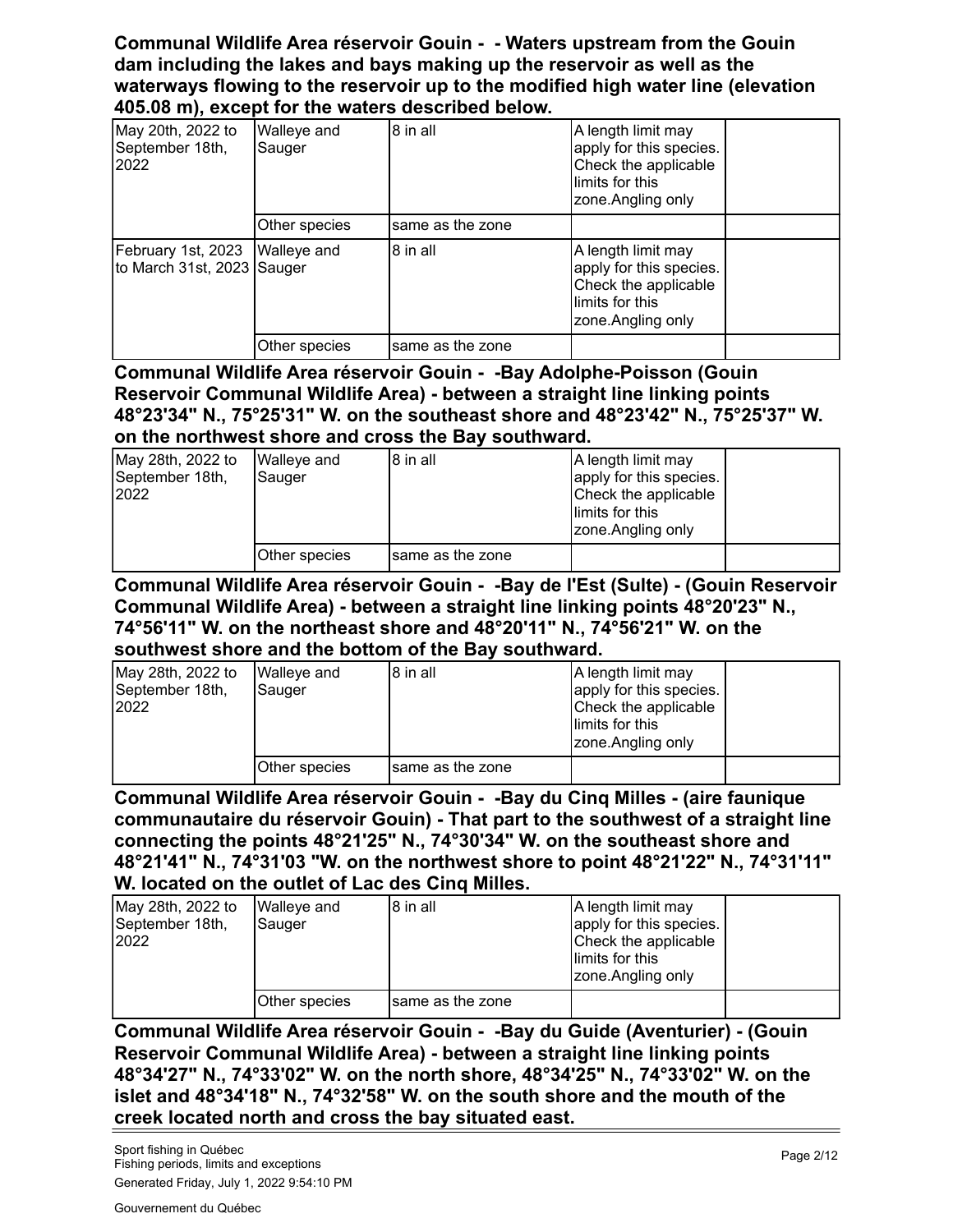| May 28th, 2022 to<br>September 18th,<br>2022 | <b>Walleye and</b><br>Sauger | 8 in all          | A length limit may<br>apply for this species.<br>Check the applicable<br>llimits for this<br>zone.Angling only |  |
|----------------------------------------------|------------------------------|-------------------|----------------------------------------------------------------------------------------------------------------|--|
|                                              | Other species                | Isame as the zone |                                                                                                                |  |

**Communal Wildlife Area réservoir Gouin - -Bay du Lion d'Or (Gouin Reservoir Communal Wildlife Area) - between a straight line linking points 48°22'48" N., 74°19'54" W. on the west shore and 48°22'46" N., 74°19'51" W. on the east shore and the bottom of the bay to the west.**

| May 28th, 2022 to<br>September 18th,<br>2022 | Walleve and<br>Sauger | 8 in all          | A length limit may<br>apply for this species.<br>Check the applicable<br>llimits for this<br>zone.Angling only |  |
|----------------------------------------------|-----------------------|-------------------|----------------------------------------------------------------------------------------------------------------|--|
|                                              | Other species         | Isame as the zone |                                                                                                                |  |

**Communal Wildlife Area réservoir Gouin - -Bay du Rocket (Gouin Reservoir Communal Wildlife Area) - to the west, from a line linking points 48°32'54" N., 74°36'35" W. on the south shore, 48°33'04" N., 74°36'45" W. on an islet and 48°33'11" N., 74°36'48" W. on the north shore, and to the west of point 48°33'59" N., 74°36'53" W. and south point 48°34'55 point" N., 74°37'36" W.**

| May 28th, 2022 to<br>September 18th,<br>2022 | Walleye and<br>Sauger | 8 in all          | A length limit may<br>apply for this species.<br>Check the applicable<br>llimits for this<br>zone.Angling only |  |
|----------------------------------------------|-----------------------|-------------------|----------------------------------------------------------------------------------------------------------------|--|
|                                              | Other species         | Isame as the zone |                                                                                                                |  |

**Communal Wildlife Area réservoir Gouin - -Bay du Sud (Apokwatcimew) - (Gouin Reservoir Communal Wildlife Area) - between a straight line linking points 48°18'18" N., 75°05'28" W. on the north shore, 48°18'13" N., 75°05'30" W. on the islet and 48°18'08" N., 75°05'21" W. on the south shore and the bottom of the bay to the east.**

| May 28th, 2022 to<br>September 18th,<br>2022 | <b>Walleye and</b><br>Sauger | 18 in all         | A length limit may<br>apply for this species.<br>Check the applicable<br>llimits for this<br>zone.Angling only |  |
|----------------------------------------------|------------------------------|-------------------|----------------------------------------------------------------------------------------------------------------|--|
|                                              | Other species                | Isame as the zone |                                                                                                                |  |

**Communal Wildlife Area réservoir Gouin - -Bay Eskwaskwakamak (du Mathieu) (Gouin Reservoir Communal Wildlife Area) - between a straight line linking points 48°44'35" N., 74°49'52" W. on the west shore and 48°44'37" N., 74°49'43" W. on the east shore and the bridge over the river north Mathieu.**

| May 28th, 2022 to<br>September 18th,<br>2022 | Walleye and<br>Sauger | 8 in all         | A length limit may<br>apply for this species.<br>Check the applicable<br>llimits for this<br>zone.Angling only |  |
|----------------------------------------------|-----------------------|------------------|----------------------------------------------------------------------------------------------------------------|--|
|                                              | Other species         | same as the zone |                                                                                                                |  |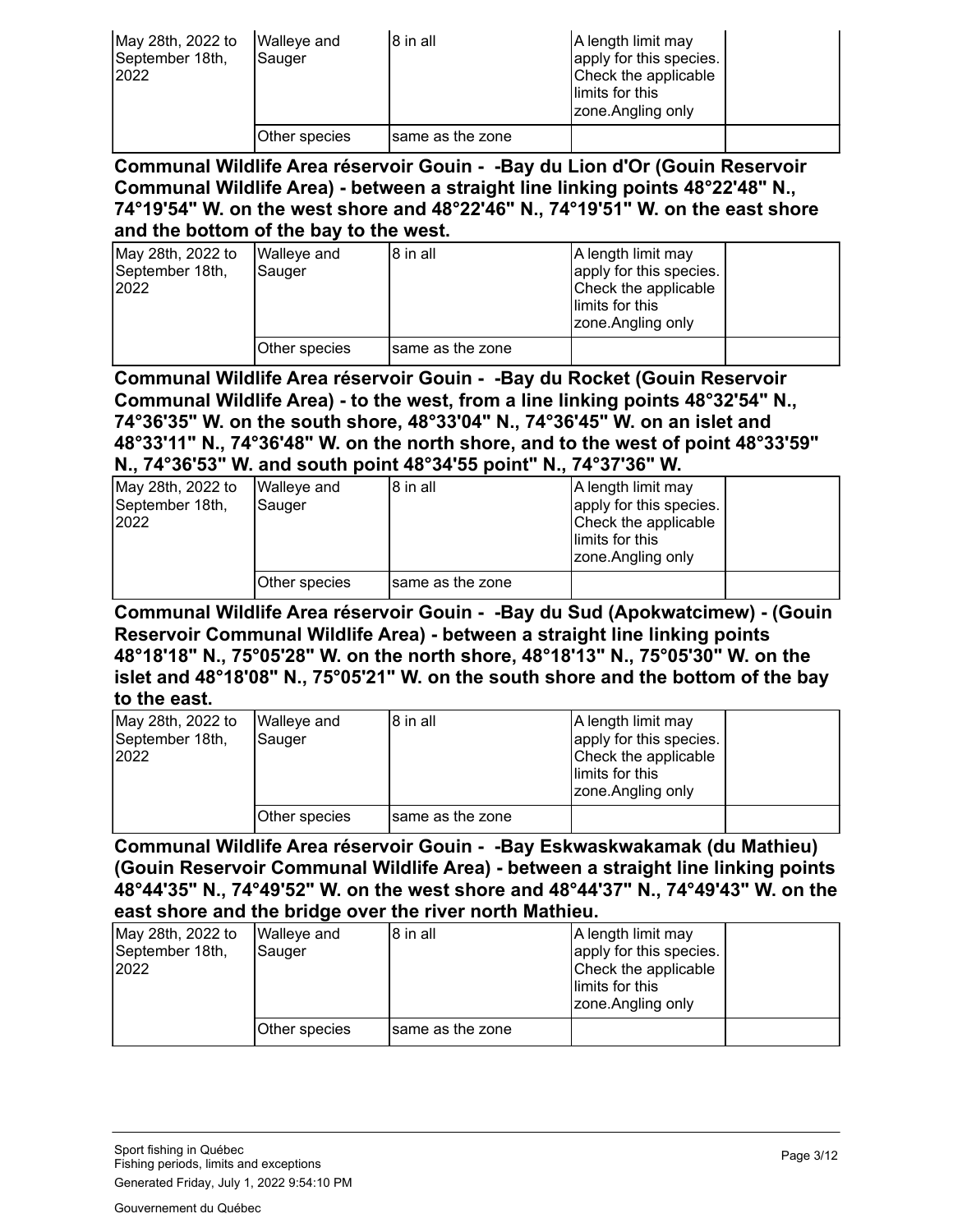#### **Communal Wildlife Area réservoir Gouin - -Bay Mattawa (Gouin Reservoir Communal Wildlife Area) - between a straight line linking points 48°21'30" N., 75°22'20" W. on the west shore and 48°21'27" N., 75°22'14" W. on the east shore and the bottom of the bay to the west and south shrinkage at point 48°20'55" N., 75°22'38" W.**

| May 28th, 2022 to<br>September 18th,<br>2022 | Walleye and<br>Sauger | 8 in all          | A length limit may<br>apply for this species.<br>Check the applicable<br>llimits for this<br>zone.Angling only |  |
|----------------------------------------------|-----------------------|-------------------|----------------------------------------------------------------------------------------------------------------|--|
|                                              | Other species         | Isame as the zone |                                                                                                                |  |

**Communal Wildlife Area réservoir Gouin - -Bay Piciw Minikanan (Gouin Reservoir Communal Wildlife Area) - between a line joining points 48°25'12 "N., 75°26'49" W. at the west shore and 48°25'11" N., 75°26'37" W. at the east shore, to the bridge at point 48°24'37" N., 75°28'35" W., including the bays to the north and south.**

| May 28th, 2022 to<br>September 18th,<br>2022 | Walleve and<br>Sauger | 8 in all         | A length limit may<br>apply for this species.<br>Check the applicable<br>llimits for this<br>zone.Angling only |  |
|----------------------------------------------|-----------------------|------------------|----------------------------------------------------------------------------------------------------------------|--|
|                                              | Other species         | same as the zone |                                                                                                                |  |

**Communal Wildlife Area réservoir Gouin - -Bay Saraana (Gouin Reservoir Communal Wildlife Area) - between a straight line linking points 48°21'57" N., 75°17'44" W. on the west shore and 48°21'56" N., 75°17'41" W. on the east shore and to the west of the point 48°21'00 "N., 75°17'37" W. to the bottom of the bay so**

| May 28th, 2022 to<br>September 18th,<br>2022 | <b>Walleye and</b><br>Sauger | 8 in all          | A length limit may<br>apply for this species.<br>Check the applicable<br>llimits for this<br>zone.Angling only |  |
|----------------------------------------------|------------------------------|-------------------|----------------------------------------------------------------------------------------------------------------|--|
|                                              | Other species                | Isame as the zone |                                                                                                                |  |

**Communal Wildlife Area réservoir Gouin - -Brook de la Rencontre (Gouin Reservoir Communal Wildlife Area) - between a straight line linking points 48°40'42" N., 75°03'01" W. on the east shore and 48°40'48" N., 75°03'07" W. on the west shore over and the point 48°46'17" N., 75°02'05" W. on the stream of Rencontre, including the bay to the west is Lake NATOW.**

| May 28th, 2022 to<br>September 18th,<br>2022 | <b>Walleye and</b><br>Sauger | 8 in all         | A length limit may<br>apply for this species.<br>Check the applicable<br>llimits for this<br>zone.Angling only |  |
|----------------------------------------------|------------------------------|------------------|----------------------------------------------------------------------------------------------------------------|--|
|                                              | Other species                | same as the zone |                                                                                                                |  |

#### **Communal Wildlife Area réservoir Gouin - -Lake au Portage (Gouin Reservoir Communal Wildlife Area)**

| May 28th, 2022 to<br>September 18th,<br>2022 | Walleye and<br>Sauger | 8 in all          | A length limit may<br>apply for this species.<br>Check the applicable<br>limits for this<br>zone.Angling only |  |
|----------------------------------------------|-----------------------|-------------------|---------------------------------------------------------------------------------------------------------------|--|
|                                              | Other species         | Isame as the zone |                                                                                                               |  |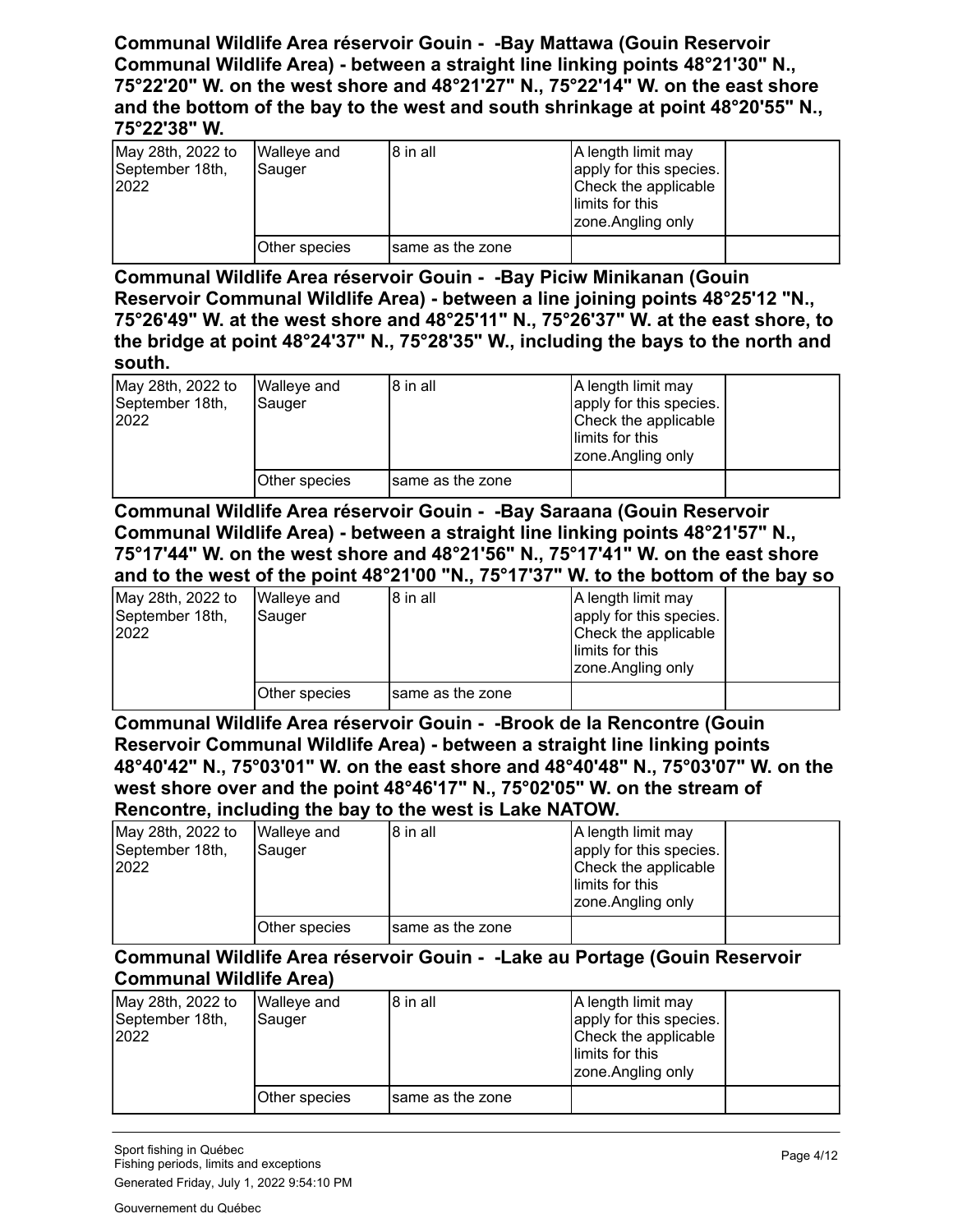**Communal Wildlife Area réservoir Gouin - -Lake Chapman (Gouin Reservoir Communal Wildlife Area) - (Chapman Nord), between a straight line linking points 48°21'54" N., 74°40'09" W. on the northeast shore and 48°21'49" N., 74°40'13" W. on the islet and 48°21'46" N., 74°40'15" W. in southwest shore to the falls depends on the east and cross the bay to the south and west.**

| May 28th, 2022 to<br>September 18th,<br>2022 | <b>Walleye and</b><br>Sauger | 8 in all          | A length limit may<br>apply for this species.<br>Check the applicable<br>llimits for this<br>zone.Angling only |  |
|----------------------------------------------|------------------------------|-------------------|----------------------------------------------------------------------------------------------------------------|--|
|                                              | Other species                | Isame as the zone |                                                                                                                |  |

**Communal Wildlife Area réservoir Gouin - -Lake Chapman (Gouin Reservoir Communal Wildlife Area) - to the south (Montagnard), between a straight line linking points 48°20'17" N., 74°40'23" W. on the south shore and 48°20'22" N., 74°40'21" W. on the north shore and the bottom of the bay south.**

| May 28th, 2022 to<br>September 18th,<br>2022 | Walleve and<br>Sauger | 18 in all         | A length limit may<br>apply for this species.<br>Check the applicable |  |
|----------------------------------------------|-----------------------|-------------------|-----------------------------------------------------------------------|--|
|                                              |                       |                   | llimits for this<br>zone.Angling only                                 |  |
|                                              | Other species         | Isame as the zone |                                                                       |  |

**Communal Wildlife Area réservoir Gouin - -Lake de la Galette (Delâge) (Gouin Reservoir Communal Wildlife Area) - between a straight line linking points 48°16'18" N., 74°28'42" W. on the northeast shore and 48°16'11" N., 74°28'51" W. on the southwest shore and a straight line to the southwest linking points 48°15'32" N., 74°30'11" W. on the west shore and 48°15'31" N., 74°30'14" W. on the east shore.**

| May 28th, 2022 to<br>September 18th,<br>2022 | Walleve and<br>Sauger | 8 in all         | A length limit may<br>apply for this species.<br>Check the applicable<br>llimits for this<br>zone.Angling only |  |
|----------------------------------------------|-----------------------|------------------|----------------------------------------------------------------------------------------------------------------|--|
|                                              | Other species         | same as the zone |                                                                                                                |  |

**Communal Wildlife Area réservoir Gouin - -Lake de la Galette (Motard) (Gouin Reservoir Communal Wildlife Area) - between a straight line linking points 48°18'08" N., 74°26'50" W. in southeastern shore, 48°18'17" N., 74°27'06" W. south of the island, the eastern shore of the island and the point 48°18'24" N., 74°27'16" W. in northwestern shore and the bridge located approximately 4.3 km upstream on the river Leblanc (Motard).**

| May 28th, 2022 to<br>September 18th,<br>2022 | <b>Walleye and</b><br>Sauger | 18 in all         | A length limit may<br>apply for this species.<br>Check the applicable<br>llimits for this<br>zone.Angling only |  |
|----------------------------------------------|------------------------------|-------------------|----------------------------------------------------------------------------------------------------------------|--|
|                                              | Other species                | Isame as the zone |                                                                                                                |  |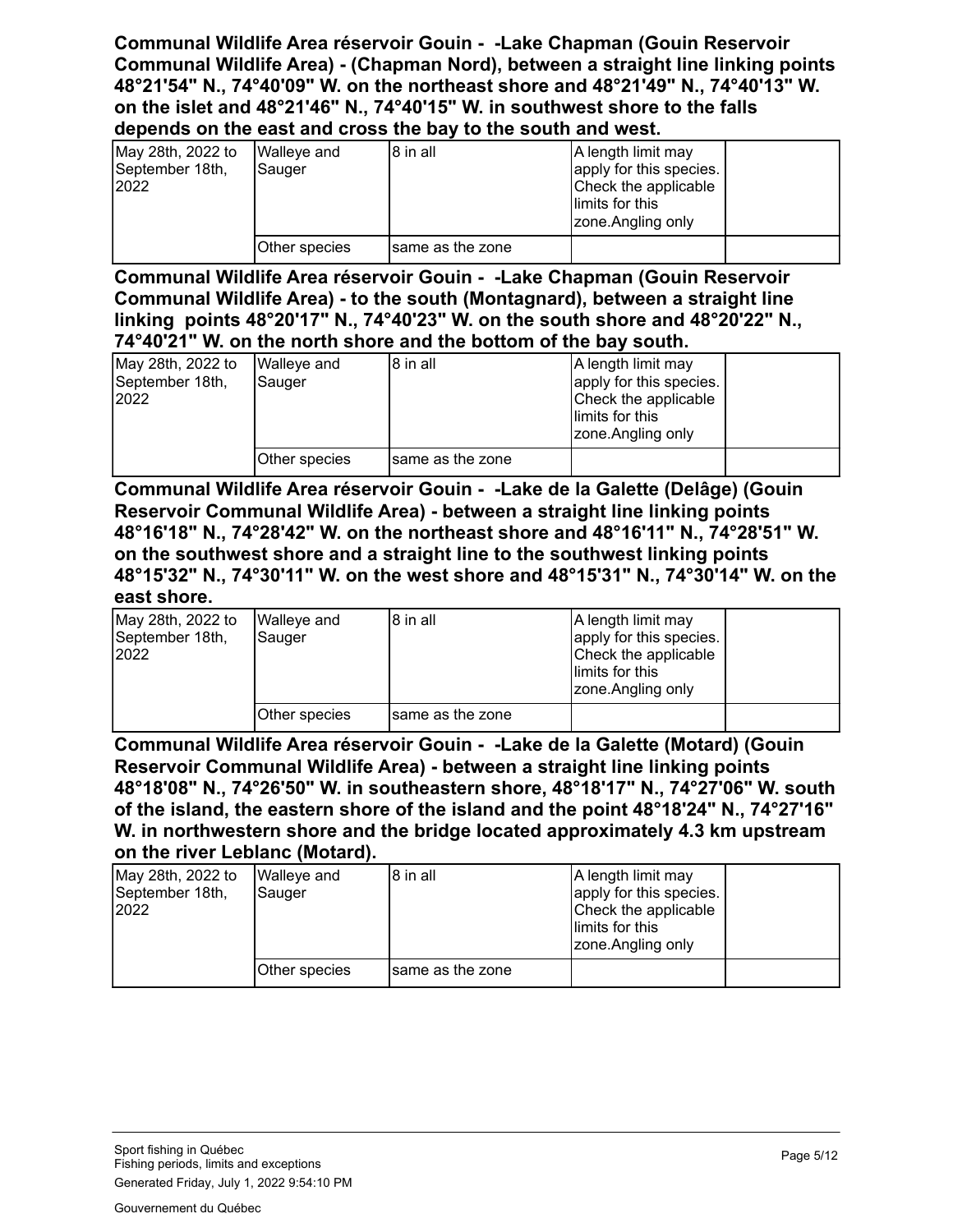**Communal Wildlife Area réservoir Gouin - -Lake Déziel (Déziel Sud) - (Gouin Reservoir Communal Wildlife Area) - between the western shore of the bay and a line linking points 48°33'08" N., 74°24'12" W. on the north shore and 48°33'02" N., 74°24'12" W . north of the island, following the west shore of the island, linking points 48°32'45" N., 74° 24'15" W. south of the island and 48°32'44" N. and 74°24'17" W on the south shore, along the south shore of the bay and linking points 48°32'33" N. and 74°24'24" W. on the eastern bank , 48°32'33" N., 74°24'29" W. on the island and 48°32'39" N., 74°24'30" W. on the north shore.**

| May 28th, 2022 to<br>September 18th,<br>2022 | <b>Walleye and</b><br>Sauger | 8 in all         | A length limit may<br>apply for this species.<br>Check the applicable<br>llimits for this<br>zone.Angling only |  |
|----------------------------------------------|------------------------------|------------------|----------------------------------------------------------------------------------------------------------------|--|
|                                              | Other species                | same as the zone |                                                                                                                |  |

**Communal Wildlife Area réservoir Gouin - -Lake Dézile (de l'Antenne ou Déziel Nord) - (Gouin Reservoir Communal Wildlife Area) - between a straight line linking points 48°35'20" N., 74°24'43" W. on the east shore and 48°35'22" N., 74°24'56" W. on the west shore and the bottom of the bay north.**

| May 28th, 2022 to<br>September 18th,<br>2022 | <b>Walleye and</b><br>Sauger | 8 in all         | A length limit may<br>apply for this species.<br>Check the applicable<br>llimits for this<br>zone.Angling only |  |
|----------------------------------------------|------------------------------|------------------|----------------------------------------------------------------------------------------------------------------|--|
|                                              | Other species                | same as the zone |                                                                                                                |  |

**Communal Wildlife Area réservoir Gouin - -Lake du Déserteur (Gouin Reservoir Communal Wildlife Area) - between a line joining points 48°34'13" N., 74°20'01" W. on the north shore, 48°33'49" N., 74°20'03" W. and 48°33'49" N., 74°20'02" W., on islets and 48°33'20" N., 74°20'03" W. on the south shore and the bottom of the bay to the east, including courses water to the point 48°33'47" N., 74°18'53" W. in the north and 48°33'29" N., 74°18'47" W. in the south.**

| May 28th, 2022 to<br>September 18th,<br>2022 | Walleye and<br>Sauger | 8 in all         | A length limit may<br>apply for this species.<br>Check the applicable<br>llimits for this<br>zone.Angling only |  |
|----------------------------------------------|-----------------------|------------------|----------------------------------------------------------------------------------------------------------------|--|
|                                              | Other species         | same as the zone |                                                                                                                |  |

**Communal Wildlife Area réservoir Gouin - -Lake du Poète (aire faunique communautaire du réservoir Gouin) - between a line joining points 48°24'35" N., 75°30'50" W. on the west bank and 48°24'31" N., 75°30'36" W. on the east bank and the seabed from the bay to the south.**

| May 28th, 2022 to<br>September 18th,<br>2022 | <b>Walleye and</b><br>Sauger | 8 in all         | A length limit may<br>apply for this species.<br>Check the applicable<br>llimits for this<br>zone.Angling only |  |
|----------------------------------------------|------------------------------|------------------|----------------------------------------------------------------------------------------------------------------|--|
|                                              | Other species                | same as the zone |                                                                                                                |  |

**Communal Wildlife Area réservoir Gouin - -Lake Duchet (Gouin Reservoir Communal Wildlife Area) - between a straight line linking points 48°39'33" N., 74°42'19" W. on the north shore and 48°39'18" N., 74°42'15" W. on the south shore and and background berries, including lac Duchet.**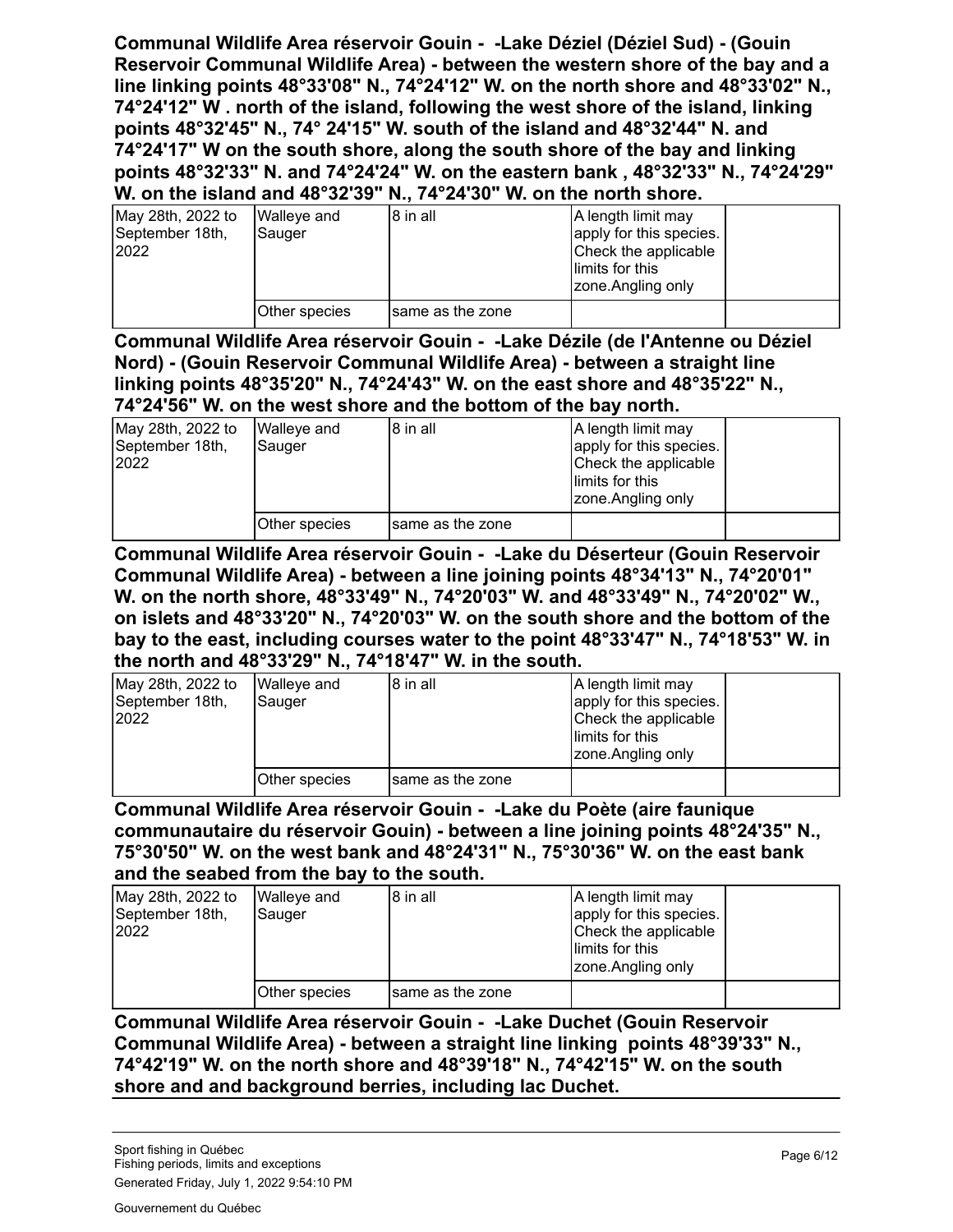| May 28th, 2022 to<br>September 18th,<br>2022 | <b>Walleye and</b><br>Sauger | 8 in all          | A length limit may<br>apply for this species.<br>Check the applicable<br>llimits for this<br>zone.Angling only |  |
|----------------------------------------------|------------------------------|-------------------|----------------------------------------------------------------------------------------------------------------|--|
|                                              | Other species                | Isame as the zone |                                                                                                                |  |

**Communal Wildlife Area réservoir Gouin - -Lake Jean (du Petit Vison ou Vison Est) - (Gouin Reservoir Communal Wildlife Area) - to the northeast, between a straight line linking points 48°27'16" N., 74°11'05" W. on the west shore and 48°27'16" N., 74°11'00" W. on the east shore and the bottom of the bay to the east.**

| May 28th, 2022 to<br>September 18th,<br>2022 | Walleve and<br>Sauger | 8 in all         | A length limit may<br>apply for this species.<br>Check the applicable<br>llimits for this<br>zone.Angling only |  |
|----------------------------------------------|-----------------------|------------------|----------------------------------------------------------------------------------------------------------------|--|
|                                              | Other species         | same as the zone |                                                                                                                |  |

**Communal Wildlife Area réservoir Gouin - -Lake Magnan (Gouin Reservoir Communal Wildlife Area) - (Leclerc), the parties to the strictures is located at point 48°39'29" N., 74°35'20" W. and 48°39'14" N., 74°35'21" W. and a line between linking points 48°39'44" N., 74°34'53" W. on the western bank and 48°39'41" N., 74°34'05" W. on the east shore to the south including the river east and the mouth of Lake Leclerc.**

| May 28th, 2022 to<br>September 18th,<br>2022 | <b>Walleye and</b><br>Sauger | 8 in all         | A length limit may<br>apply for this species.<br>Check the applicable<br>llimits for this<br>zone.Angling only |  |
|----------------------------------------------|------------------------------|------------------|----------------------------------------------------------------------------------------------------------------|--|
|                                              | Other species                | same as the zone |                                                                                                                |  |

**Communal Wildlife Area réservoir Gouin - -Lake Magnan (Gouin Reservoir Communal Wildlife Area) - (Pirotew Pawctikw pass), east of a line connecting the points 48°43'32" N., 74°30'26" W. on the south shore and 48°43'42" N., 74°30'16" W. on the north, including the bay to the north and east and the streams flowing into it.**

| May 28th, 2022 to<br>September 18th,<br>2022 | Walleye and<br>Sauger | 8 in all          | A length limit may<br>apply for this species.<br>Check the applicable<br>llimits for this<br>zone.Angling only |  |
|----------------------------------------------|-----------------------|-------------------|----------------------------------------------------------------------------------------------------------------|--|
|                                              | Other species         | Isame as the zone |                                                                                                                |  |

**Communal Wildlife Area réservoir Gouin - -Lake Marmette (Garancières) - (Gouin Reservoir Communal Wildlife Area) - between a straight line linking points 48°22'32" N., 74°43'13" W. on the west shore and 48°22'35" N., 74°43'08" W. on the east bank to the west to the bottom of the bay and south to shrinkage at point 48°21'35" N., 74°43'16" W.**

| May 28th, 2022 to<br>September 18th,<br>2022 | <b>Walleye and</b><br>Sauger | I8 in all        | A length limit may<br>apply for this species.<br>Check the applicable<br>llimits for this<br>zone.Angling only |  |
|----------------------------------------------|------------------------------|------------------|----------------------------------------------------------------------------------------------------------------|--|
|                                              | Other species                | same as the zone |                                                                                                                |  |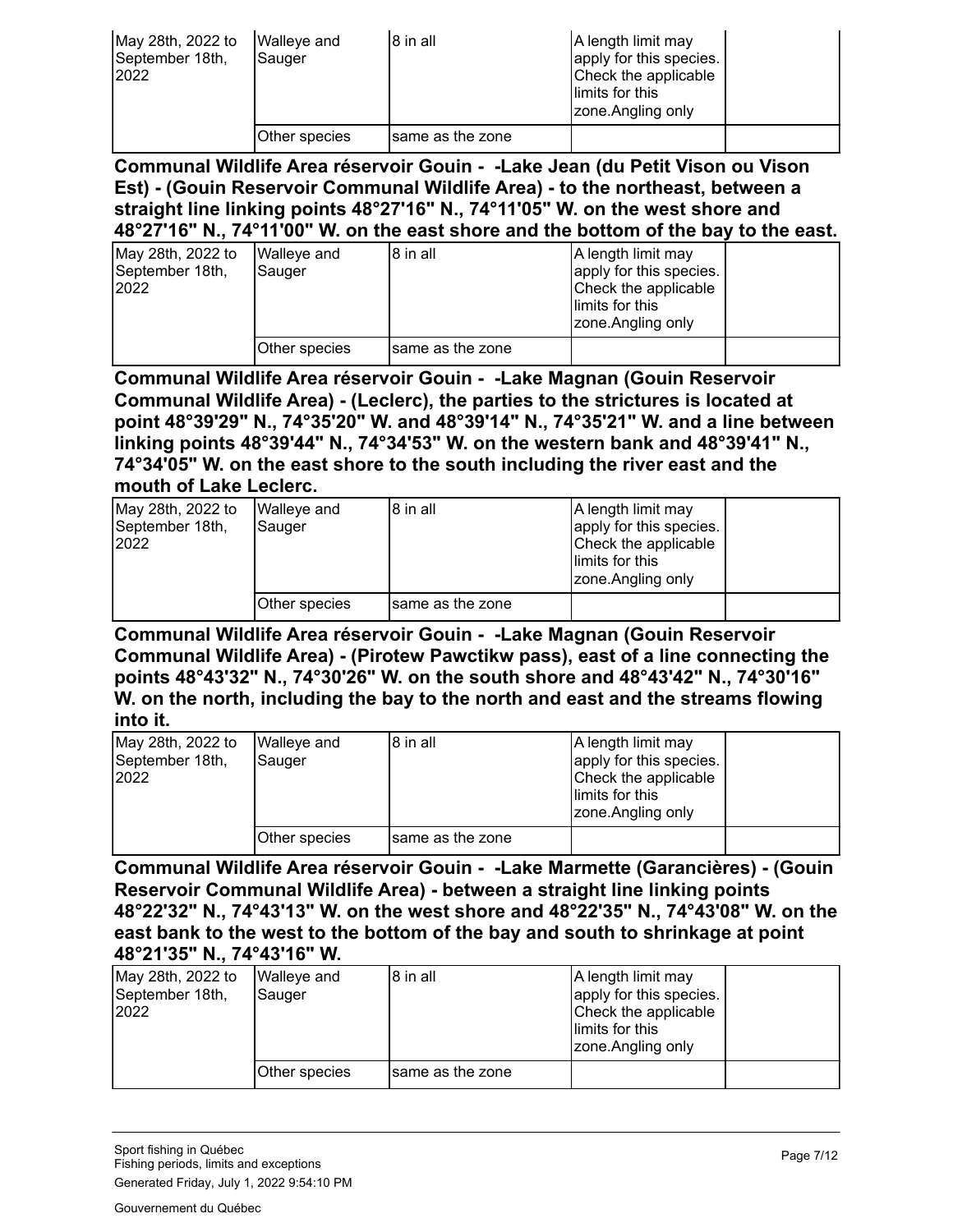#### **Communal Wildlife Area réservoir Gouin - -Lake Mikisiw Amirakanan (Barouette) - (Gouin Reservoir Communal Wildlife Area) - the Wacekamiw River south of a line linking points 48°30'43" N., 74°49'52" W. on the east shore and 48°30'42" N., 74°49'55" W. on the western bank and the bottom of the bay to the south.**

| May 28th, 2022 to<br>September 18th,<br>2022 | Walleve and<br>Sauger | 8 in all          | A length limit may<br>apply for this species.<br>Check the applicable<br>llimits for this<br>zone.Angling only |  |
|----------------------------------------------|-----------------------|-------------------|----------------------------------------------------------------------------------------------------------------|--|
|                                              | Other species         | Isame as the zone |                                                                                                                |  |

**Communal Wildlife Area réservoir Gouin - -Lake Miller (Simard) - (Gouin Reservoir Communal Wildlife Area) - parts, including berries, South point 48°38'57" N., 75°10'00" W. located between a straight line linking points 48°39'05" N., 75°09'24" O. east shore and 48°39'07" N., 75°09'34" W. on the west shore and Lake Simard.**

| May 28th, 2022 to<br>September 18th,<br>2022 | <b>Walleye and</b><br>Sauger | 8 in all          | A length limit may<br>apply for this species.<br>Check the applicable<br>limits for this<br>zone.Angling only |  |
|----------------------------------------------|------------------------------|-------------------|---------------------------------------------------------------------------------------------------------------|--|
|                                              | Other species                | Isame as the zone |                                                                                                               |  |

**Communal Wildlife Area réservoir Gouin - -Lake Petit Brochu (de la Grosse Pluie) (Gouin Reservoir Communal Wildlife Area) - between a straight line linking points 48°35'43" N., 74°28'38" W. on the west shore and 48°35'44" N., 74°28'19" W. on the islet and 48°35'45" N., 74°28'15" O. en east side and the bottom of the bay north.**

| May 28th, 2022 to<br>September 18th,<br>2022 | <b>Walleye and</b><br>Sauger | 18 in all         | A length limit may<br>apply for this species.<br>Check the applicable<br>llimits for this<br>zone.Angling only |  |
|----------------------------------------------|------------------------------|-------------------|----------------------------------------------------------------------------------------------------------------|--|
|                                              | Other species                | Isame as the zone |                                                                                                                |  |

**Communal Wildlife Area réservoir Gouin - -Lake Toupin (Gouin Reservoir Communal Wildlife Area)**

| May 28th, 2022 to<br>September 18th,<br>2022 | Walleye and<br>Sauger | 8 in all          | A length limit may<br>apply for this species.<br>Check the applicable<br>llimits for this<br>zone.Angling only |  |
|----------------------------------------------|-----------------------|-------------------|----------------------------------------------------------------------------------------------------------------|--|
|                                              | Other species         | Isame as the zone |                                                                                                                |  |

**Communal Wildlife Area réservoir Gouin - -Lake Witiko (ruisseau à l'Eau Claire ou pont de la Sylva) - (Gouin Reservoir Communal Wildlife Area) - the portion north of a line joining points 48°47'51" N., 74°36'58" W. on the east shore and 48°47'46" N., 74°37'06" W. on the west shore towards upstream, including lac Witiko and bays to the east, west and northwest, and north to the point 48°50'56" N., 74°36'43" W. over the stream to Water Clear.**

| May 28th, 2022 to<br>September 18th,<br>2022 | <b>Walleye and</b><br>Sauger | 18 in all | A length limit may<br>apply for this species.<br>Check the applicable<br>llimits for this |  |
|----------------------------------------------|------------------------------|-----------|-------------------------------------------------------------------------------------------|--|
|                                              |                              |           | zone.Angling only                                                                         |  |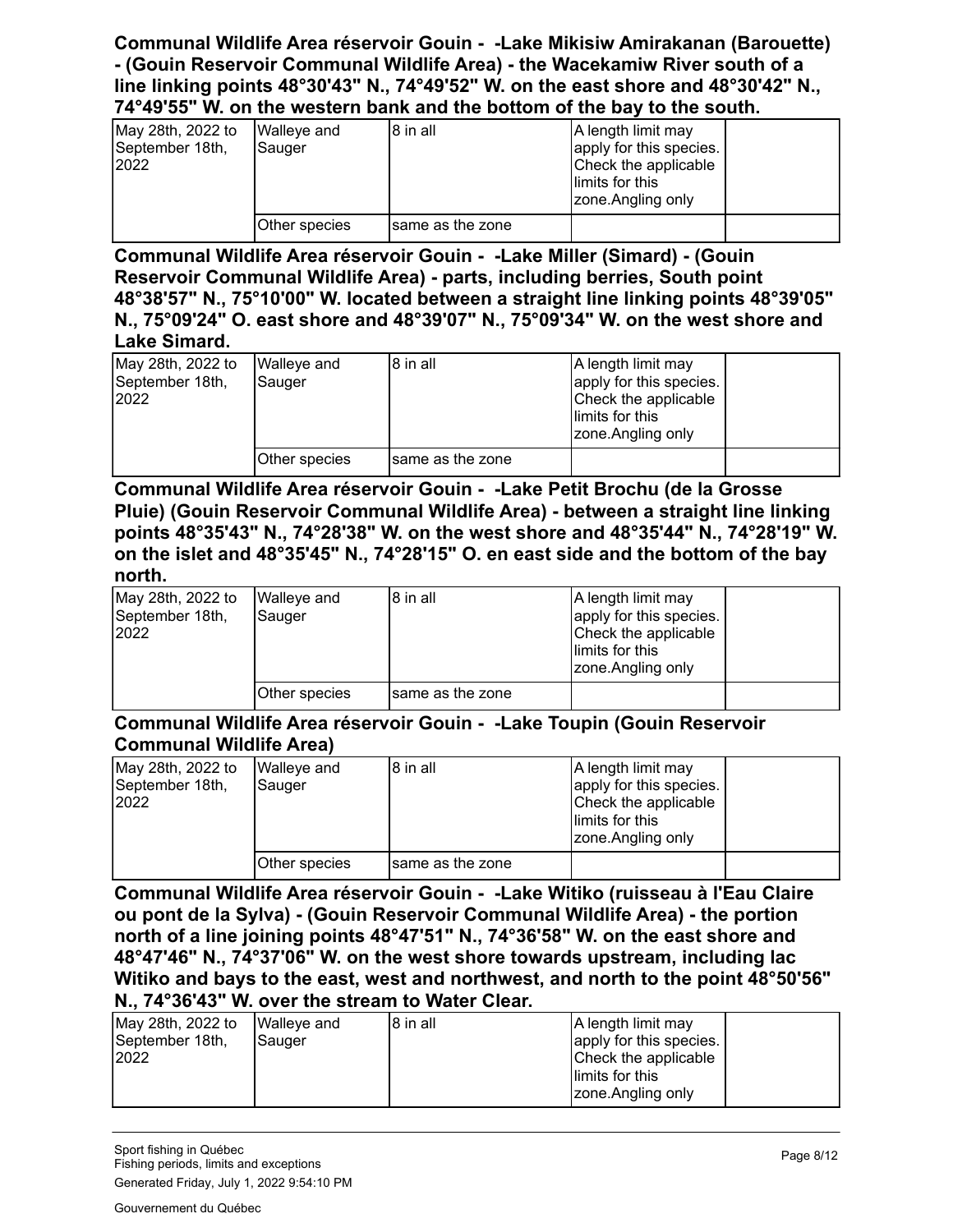**Communal Wildlife Area réservoir Gouin - -River Jean-Pierre (Gouin Reservoir Communal Wildlife Area) - between a line joining points 48°18'34" N., 74°14'22" W. on the eastern bank, 48°18'25" N., 74°14'42" W. north of the island and 48°18'07" N., 74°14'30" W. on the west shore and the first bridge upstream of the tributary to the east.**

| May 28th, 2022 to<br>September 18th,<br>2022 | Walleye and<br>Sauger | 8 in all          | A length limit may<br>apply for this species.<br>Check the applicable<br>llimits for this<br>zone.Angling only |  |
|----------------------------------------------|-----------------------|-------------------|----------------------------------------------------------------------------------------------------------------|--|
|                                              | Other species         | Isame as the zone |                                                                                                                |  |

**Communal Wildlife Area réservoir Gouin - -River Kakospictikweak (lac Omina) (Gouin Reservoir Communal Wildlife Area) - between a straight line linking points 48°46'40" N., 74°45'07" W. on the north shore and 48°46'36" N., 74°45'09" W. on the south shore and the bridge located on the upstream river Kakospictikweak.**

| May 28th, 2022 to<br>September 18th,<br>2022 | Walleye and<br>Sauger | 8 in all          | A length limit may<br>apply for this species.<br>Check the applicable<br>llimits for this<br>zone.Angling only |  |
|----------------------------------------------|-----------------------|-------------------|----------------------------------------------------------------------------------------------------------------|--|
|                                              | Other species         | Isame as the zone |                                                                                                                |  |

**Communal Wildlife Area réservoir Gouin - -River Némio (Gouin Reservoir Communal Wildlife Area) - between a straight line linking points 48°26'00" N., 74°55'52" W. on the west shore, 48°26'01" N., 74°55'44" W. on the east shore and the bottom of the bay south.**

| May 28th, 2022 to<br>September 18th,<br>2022 | <b>Walleye and</b><br>Sauger | 8 in all         | A length limit may<br>apply for this species.<br>Check the applicable<br>llimits for this<br>zone.Angling only |  |
|----------------------------------------------|------------------------------|------------------|----------------------------------------------------------------------------------------------------------------|--|
|                                              | Other species                | same as the zone |                                                                                                                |  |

**Communal Wildlife Area réservoir Gouin - -River Oskélanéo (Gouin Reservoir Communal Wildlife Area) - between a straight line linking points 48°15'35" N., 75°07'26" W. on the south shore and 48°15'38" N., 75°07'35" W. on the north shore and the first bridge on the upstream Oskélanéo river (48°14'57" N., 75°08'3**

|                                              |                       | <u>Allaid wilw tila lilat wilwdd all tila mhati awlli aallaiwiidd i ital</u> |                                                                                                               |  |
|----------------------------------------------|-----------------------|------------------------------------------------------------------------------|---------------------------------------------------------------------------------------------------------------|--|
| May 28th, 2022 to<br>September 18th,<br>2022 | Walleve and<br>Sauger | 8 in all                                                                     | A length limit may<br>apply for this species.<br>Check the applicable<br>limits for this<br>zone.Angling only |  |
|                                              | Other species         | same as the zone                                                             |                                                                                                               |  |

**Communal Wildlife Area réservoir Gouin - -River Toussaint (Obedjiwan ouest) (Gouin Reservoir Communal Wildlife Area) - between a straight line linking points 48°42'15" N., 74°57'01" W. on the north shore and 48°42'12" N., 74°56'59" W. and the bottom of the bay east and north on the Toussaint river to the point 48°43'03" N., 74°56'16" W.**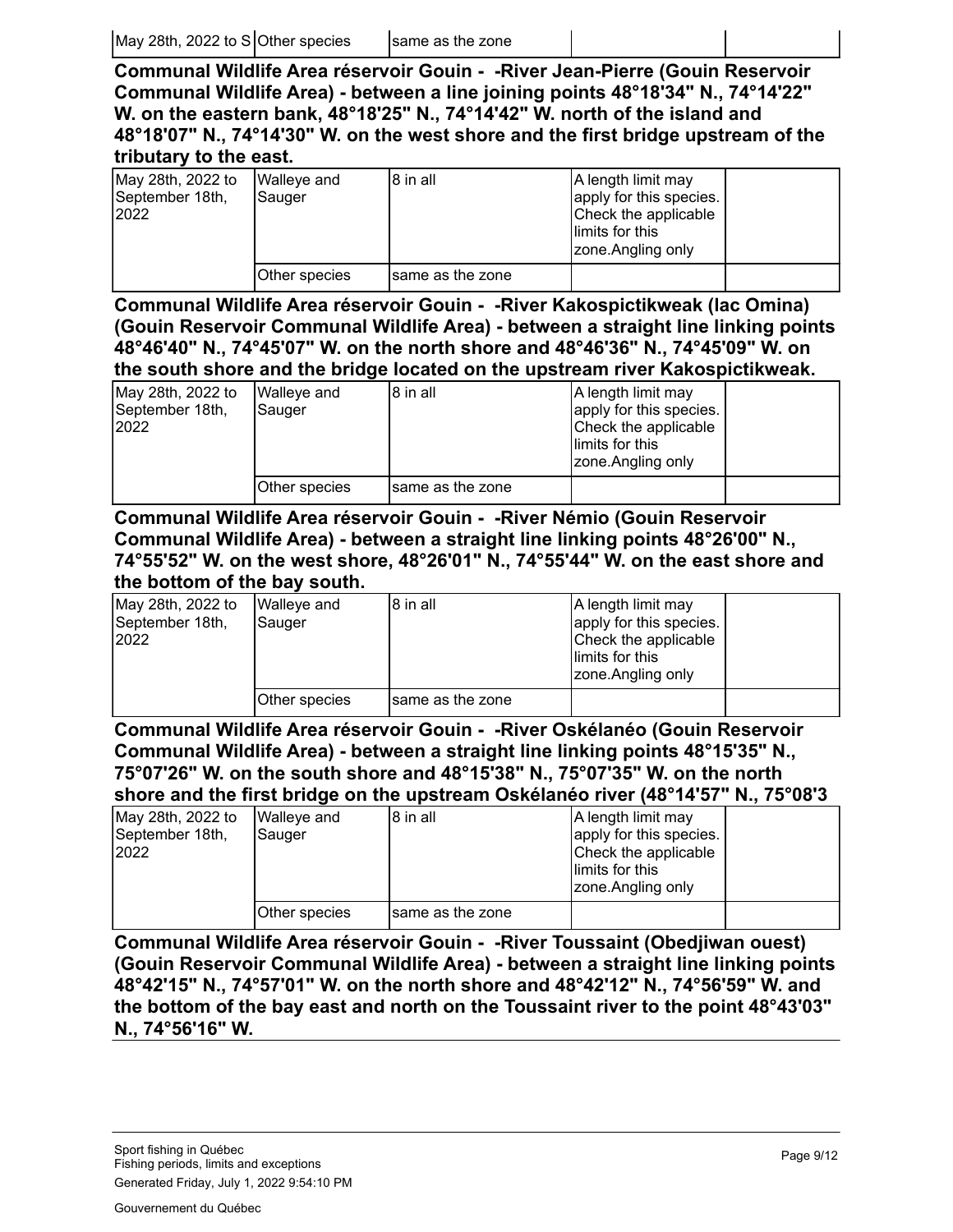| May 28th, 2022 to<br>September 18th,<br>2022 | <b>Walleye and</b><br>Sauger | 8 in all          | A length limit may<br>apply for this species.<br>Check the applicable<br>llimits for this<br>zone.Angling only |  |
|----------------------------------------------|------------------------------|-------------------|----------------------------------------------------------------------------------------------------------------|--|
|                                              | <b>Other species</b>         | Isame as the zone |                                                                                                                |  |

**Communal Wildlife Area réservoir Gouin - -River Wapous (lac Déziel) - (Gouin Reservoir Communal Wildlife Area) - between a straight line linking points 48°34'58" N., 74° 22'13" W. on the east shore and 48°34'59" N., 74°22'16" W. on the west shore and lac Wapous (48°37'30" N., 74°19'57" W.).**

| May 28th, 2022 to<br>September 18th,<br>2022 | <b>Walleye and</b><br><b>Sauger</b> | 8 in all         | A length limit may<br>apply for this species.<br>Check the applicable<br>limits for this<br>zone.Angling only |  |
|----------------------------------------------|-------------------------------------|------------------|---------------------------------------------------------------------------------------------------------------|--|
|                                              | Other species                       | same as the zone |                                                                                                               |  |

#### **Lake des Dix Milles - (47°53'57" N., 74°48'23" W.)(Bazin and Landry townships)**

| April 22nd, 2022 to<br>September 11th,       | Char (arctic char,<br>brook trout) | $10$ in all      |                                                                                                                |  |
|----------------------------------------------|------------------------------------|------------------|----------------------------------------------------------------------------------------------------------------|--|
| 2022                                         | Landlocked<br>Salmon               | 3                | Angling only                                                                                                   |  |
|                                              | Trout                              | same as the zone |                                                                                                                |  |
| April 22nd, 2022 to<br>November 30th, 20     | Other species                      | same as the zone |                                                                                                                |  |
| May 20th, 2022 to                            | Pike                               | 10 in all        |                                                                                                                |  |
| November 30th,<br>2022                       | Walleye and<br>Sauger              | 8 in all         | A length limit may<br>apply for this species.<br>Check the applicable<br>limits for this<br>zone. Angling only |  |
| July 1st, 2022 to<br>September 11th,<br>2022 | Lake Trout and<br>Splake Trout     | 2 in all         | A length limit may<br>apply for this species.<br>Check the applicable<br>limits for this<br>zone. Angling only |  |

#### **Lake du Marteau - (Bourassa township)(48°14'27" N., 73°58'00" W.)**

| July 1st, 2022 to<br>September 11th,<br>2022 | ILake Trout and<br>Splake Trout | .<br>2 in all     | A length limit may<br>apply for this species.<br>Check the applicable<br>llimits for this<br>zone.Angling only |  |
|----------------------------------------------|---------------------------------|-------------------|----------------------------------------------------------------------------------------------------------------|--|
|                                              | Other species                   | Isame as the zone |                                                                                                                |  |

#### **Lake du Tabac (47°40'57" N., 74°25'25" O.) - (Saint-Maurice country)**

| May 20th, 2022 to<br>September 11th,<br>2022 | Walleye and<br>Sauger | 18 in all         | A length limit may<br>apply for this species.<br>Check the applicable<br>llimits for this<br>zone.Angling only |  |
|----------------------------------------------|-----------------------|-------------------|----------------------------------------------------------------------------------------------------------------|--|
|                                              | Other species         | Isame as the zone |                                                                                                                |  |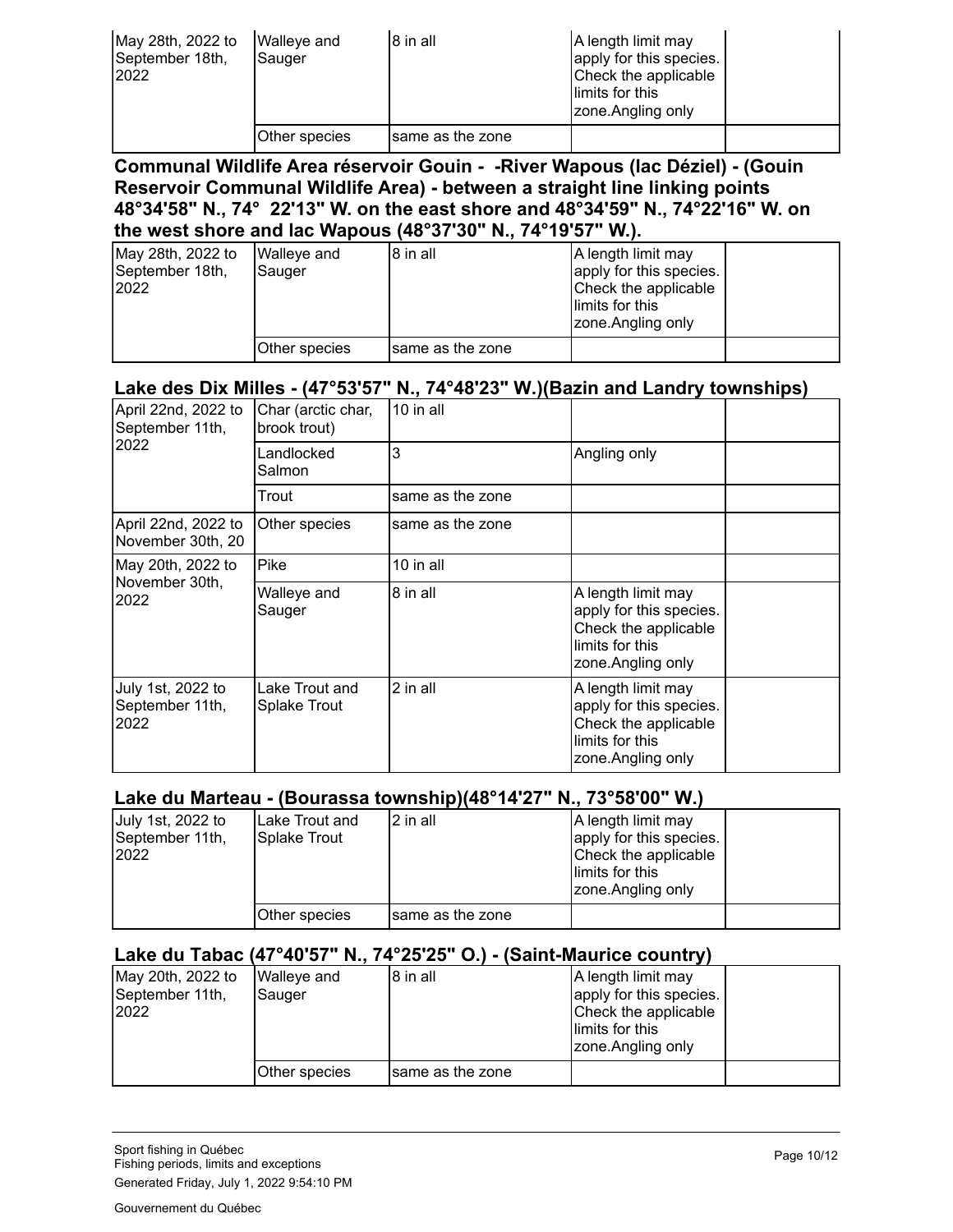| July 1st, 2022 to<br>September 11th,<br>2022 | Lake Trout and<br>2 in all<br><b>ISplake Trout</b> | A length limit may<br>apply for this species.<br>Check the applicable<br>llimits for this zone. |  |
|----------------------------------------------|----------------------------------------------------|-------------------------------------------------------------------------------------------------|--|
|----------------------------------------------|----------------------------------------------------|-------------------------------------------------------------------------------------------------|--|

#### **Lake Foie - (Leblanc township)(48°19'00" N., 74°17'07" W.)**

| July 1st, 2022 to<br>September 11th,<br>2022 | Lake Trout and<br>Splake Trout | 2 in all          | A length limit may<br>apply for this species.<br>Check the applicable<br>llimits for this<br>zone.Angling only |  |
|----------------------------------------------|--------------------------------|-------------------|----------------------------------------------------------------------------------------------------------------|--|
|                                              | Other species                  | Isame as the zone |                                                                                                                |  |

### **Lake Guénette - (47°54'22" N., 74°20'06" W.)(Suzor et Letondal townships)**

| July 1st, 2022 to<br>September 11th,<br>2022 | ILake Trout and<br>Splake Trout | l 2 in all       | A length limit may<br>apply for this species.<br>Check the applicable<br>llimits for this<br>zone.Angling only |  |
|----------------------------------------------|---------------------------------|------------------|----------------------------------------------------------------------------------------------------------------|--|
|                                              | Other species                   | same as the zone |                                                                                                                |  |

#### **Lake Head - (47°46'33" N., 74°36'37" W.)(Dandurand township)**

| April 22nd, 2022 to<br>September 11th,       | Char (arctic char,<br>brook trout) | 10 in all        |                                                                                                                |  |
|----------------------------------------------|------------------------------------|------------------|----------------------------------------------------------------------------------------------------------------|--|
| 2022                                         | Landlocked<br>Salmon               | 3                | Angling only                                                                                                   |  |
|                                              | Trout                              | same as the zone |                                                                                                                |  |
| April 22nd, 2022 to<br>November 30th, 20     | Other species                      | same as the zone |                                                                                                                |  |
| May 20th, 2022 to                            | Pike                               | 10 in all        |                                                                                                                |  |
| November 30th,<br>2022                       | Walleye and<br>Sauger              | 8 in all         | A length limit may<br>apply for this species.<br>Check the applicable<br>limits for this<br>zone. Angling only |  |
| July 1st, 2022 to<br>September 11th,<br>2022 | Lake Trout and<br>Splake Trout     | 2 in all         | A length limit may<br>apply for this species.<br>Check the applicable<br>limits for this<br>zone. Angling only |  |

### **Lake Mix - (47°27'35" N., 76°05'17" W., Municipalité de Lac-Lenôtre)**

| April 16th, 2022 to<br>November 30th, 20       | Other species                         | same as the zone |                                                                                                                 |  |
|------------------------------------------------|---------------------------------------|------------------|-----------------------------------------------------------------------------------------------------------------|--|
| April 22nd, 2022 to<br>September 11th,<br>2022 | Char (arctic char,<br>brook trout)    | 10 in all        |                                                                                                                 |  |
|                                                | Lake Trout and<br><b>Splake Trout</b> | 2 in all         | A length limit may<br>apply for this species.<br>Check the applicable<br>llimits for this<br>zone. Angling only |  |
|                                                | Landlocked<br>Salmon                  | 3                | Angling only                                                                                                    |  |
| May 20th, 2022 to                              | Pike                                  | 10 in all        |                                                                                                                 |  |